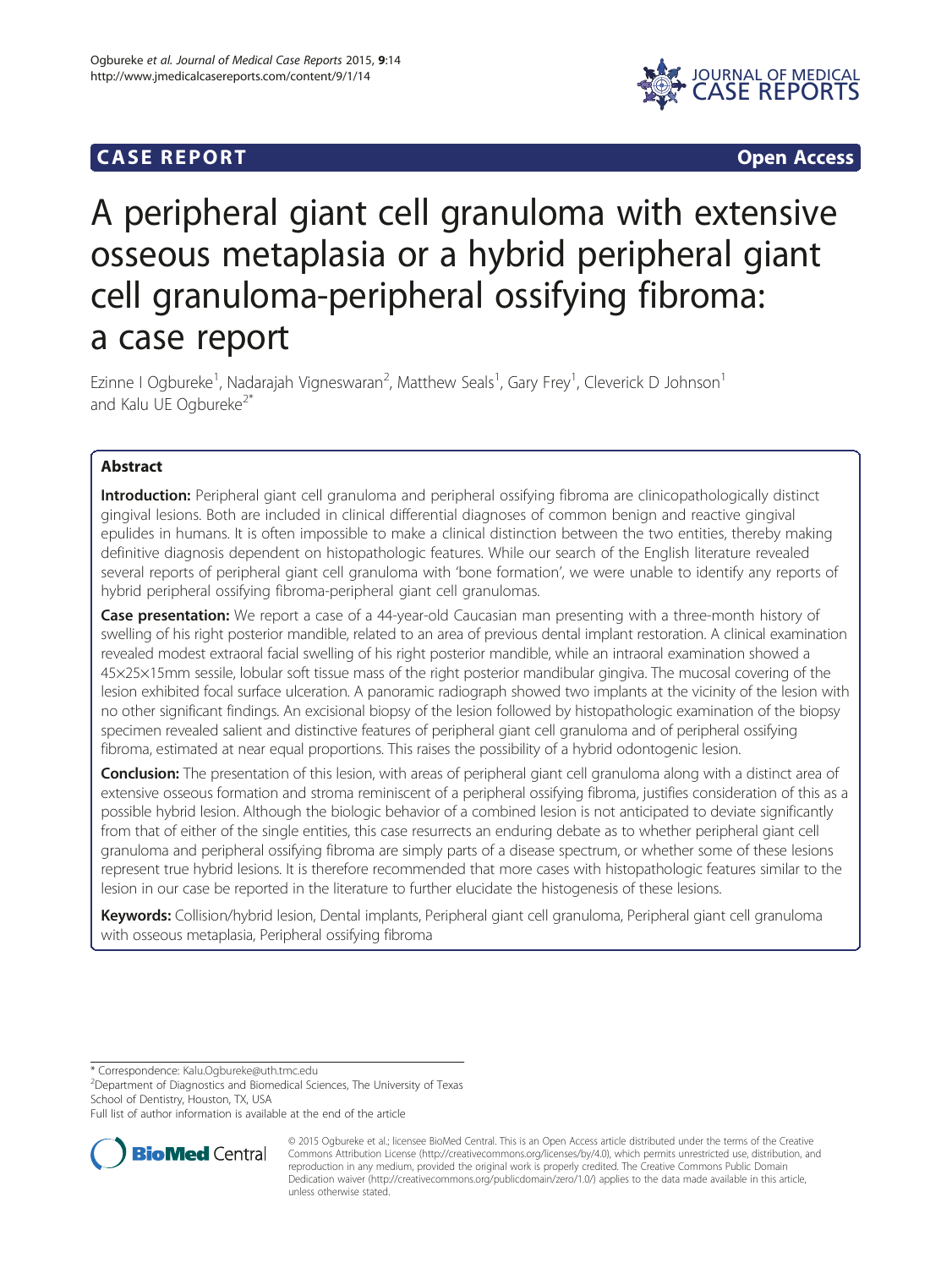## Introduction

Peripheral ossifying fibroma (POsF) was first reported and described by Shepherd as 'alveolar exostosis' in 1844 [[1\]](#page-3-0). Because this lesion presents with a spectrum of histomorphologic features, several subsequent reports have characterized it variously as peripheral fibroma with calcification, calcifying fibroblastic granuloma, ossifying fibroid epulis, peripheral cemento-ossifying fibroma, and calcifying fibroma [[2,3](#page-3-0)]. The terminology has since stabilized, with this entity now referred to as POsF, peripheral cementifying fibroma, or peripheral cement-ossifying fibroma, depending on whether bone, cementum, or proportions of each are present on microscopy [\[3-7](#page-3-0)]. Similarly, peripheral giant cell granuloma (PGCG) was first reported as fungus flesh in 1848 [\[4\]](#page-3-0), then reported as giant cell reparative granuloma by Jaffe in 1953 [\[8\]](#page-3-0). Subsequent reports also featured a constellation of terminology such as osteoclastoma, giant cell epulis, and myeloid epulis [\[3](#page-3-0)]. PGCG is now the preferred terminology.

POsF and PGCG are site-specific lesions arising exclusively from the periodontal ligament. This makes both, by definition, lesions of the gingiva or alveolar ridge [[9,10\]](#page-3-0). Their histogenesis is distinct from that of their respective intraosseous (central) namesakes, central ossifying fibroma (COF) and central giant cell granulomas (CGCG), which are intra-bony benign neoplasms of the jawbone [\[10](#page-3-0)]. Thus, POsF and PGCG are regarded as reactive lesions of gingiva, often presenting as painless, lobular, and ulcerated masses that are clinically indistinguishable from one another.

Cases of both POsF and of PGCG are occasionally seen with isolated foci of the diagnostic histopathologic feature of the other, but the preferred diagnosis of one over the other is usually based on the predominant morphologic features present in any specific case. Thus, cases with predominantly stromal cells with numerous osteoclast-like multinucleated giant cells with only focal areas of calcified bone and/or cementum deposits are diagnosed as PGCG. Those with a stroma comprising aggregates of primitive oval and bipolar mesenchymal cells, where a trabecular of woven and lamella bone with cementum-like deposit often dominates, receive a POsF diagnosis [\[11\]](#page-3-0). Archival papers by Dayan et al. [[12\]](#page-3-0) and similar reports by Katsikeris *et al.* [\[13\]](#page-3-0) highlighted the overlaps in the histopathologic features of PGCG and POsF. Here, we report on a case of PGCG with a distinct region with an extensive osseous component and other stromal features of POsF that may qualify this lesion as a true case of hybrid PGCG-POsF. We also discuss the pathogenesis of this lesion.

### Case presentation

A 44-year-old Caucasian man presented to our Urgent Care clinic with a complaint of swelling in his right posterior mandibular molar teeth area that started about three months previously. There was no associated pain except for occasional interference of the swelling with occlusion and mastication. His vital signs were within normal ranges; his medical history included a family history of diabetes, cardiovascular disease, and cancers. His previous dental treatment included two right posterior quadrant dental implants, proximate to the lesion area, placed three months prior to presentation.

On clinical examination, he had slight extraoral facial swelling of his right posterior mandible, but his regional lymph nodes were not palpable. An intraoral examination showed a 45×25×15mm sessile, lobular soft tissue mass of his right posterior mandibular gingiva related to his first and second premolars (Figure 1). The mucosal covering of the lesion exhibited surface tan, red, and bluish areas with a focal area of ulceration. A panoramic radiograph of his jaws revealed two implants at his right posterior mandible in the vicinity of the lesion (Figure [2](#page-2-0)) with no other significant findings. These clinical and radiographic findings indicated a benign lesion, and the following differential diagnoses were generated: pyogenic granuloma, POsF, peripheral odontogenic fibroma, focal fibroepithelial hyperplasia, and PGCG. Malignant entities such as squamous cell carcinoma, other primary malignant lesions, and metastatic lesions, although thought to be unlikely, were also considered. Complete excision of the lesion was performed, and the entire specimen submitted for histopathologic examination.

Microscopic examination of the hematoxylin and eosinstained sections of the specimen revealed a nodular soft tissue specimen consisting of an ulcerated benign cellular mesenchymal tissue proliferation supporting elaborate trabecular bone formation, and occasional cementumlike calcified deposits (Figure [3](#page-2-0)A,B,D). This interfaced with stroma supporting aggregates of benign multinucleated giant cells with hemorrhagic and hemosiderin deposits (Figure [3A-3](#page-2-0)C). This framework was covered by



Figure 1 Clinical photograph of intraoral gingival soft tissue swelling in the area of the right lower mandibular molar teeth.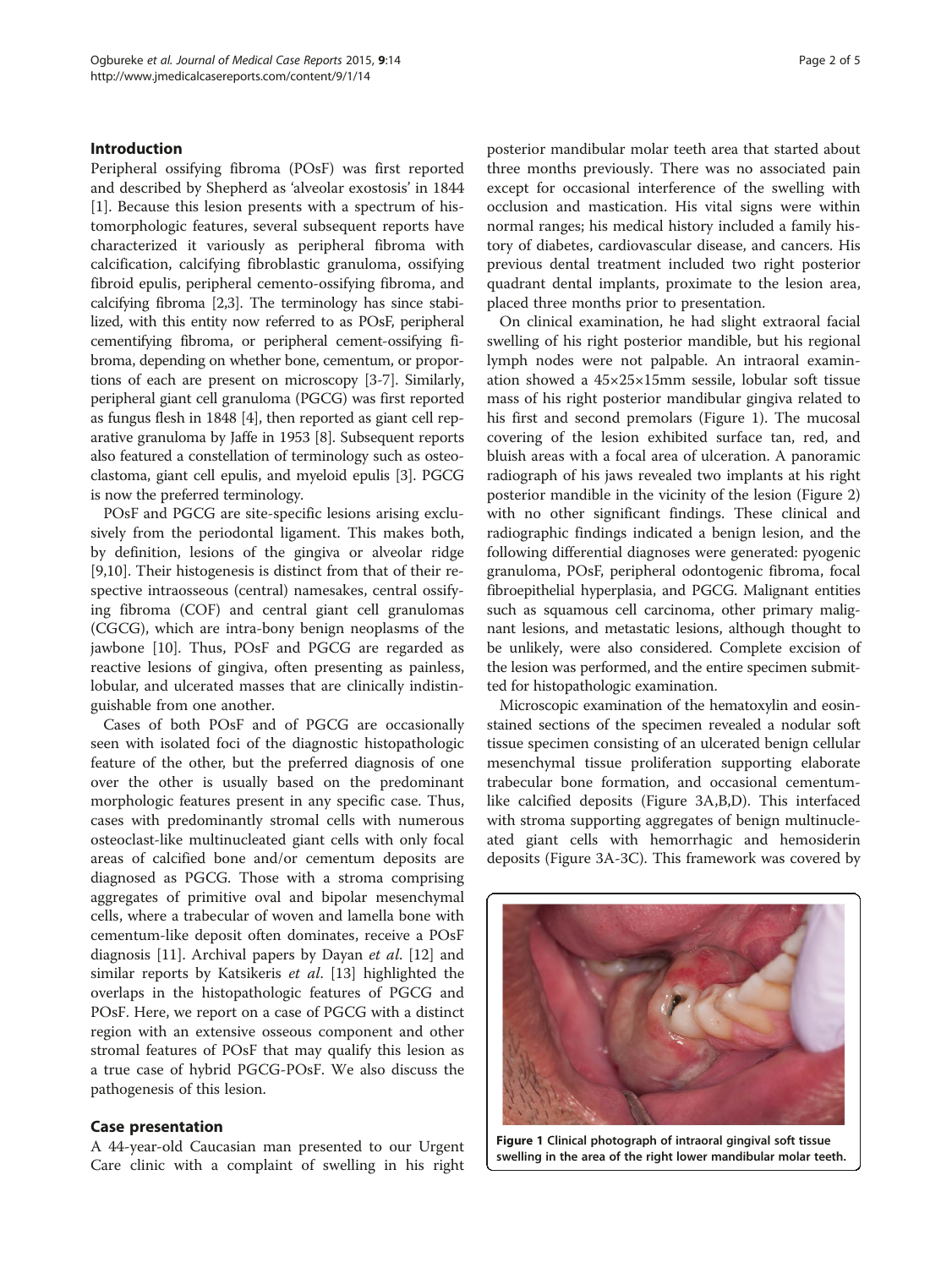<span id="page-2-0"></span>

discontinuous parakeratinized surface stratified squamous epithelium maintaining the usual pattern of cellular maturation, which rested on an intact basal cell layer with elongated rete ridges. Where the surface epithelium was discontinuous it was covered by a fibrinous layer supporting neutrophils and extravasated erythrocytes.

## **Discussion**

Various combinations of so-called hybrid odontogenic lesions have been reported [\[14\]](#page-3-0). These include reports of several series on combined COF with CGCG [\[14-16](#page-3-0)]. For example, Allen *et al.* [\[15](#page-3-0)] reported three cases of 'epithelium-rich' COF, with 'unusual associated giant cell reaction', whereas Tosios et al. [[14\]](#page-3-0) reported seven cases of hybrid central giant cell lesions (CGCLs) and COFs of

the jaws. Odell *et al.* [[16](#page-3-0)] gave a detailed microscopic description of eight patients with 'hybrid central giant cell granuloma and central odontogenic fibroma-like' lesions. There are also reports of CGCL with ameloblastoma, and several non-odontogenic fibro-osseous lesions [\[17,18](#page-4-0)]. Although the case series reported by Dayan et al. [\[12\]](#page-3-0) and Katsikeris et al. [\[13](#page-3-0)] highlighted the formation of mineralized tissues in PGCG, they did not find cementum-like calcifications in the mineralized matrix in their respective series. To the best of our knowledge, our case is the first reported in which the PGCG area is distinct from the mineralized area and present in near equal proportion, and the mineralized stroma contains occasional cementumlike matrix.

POsFs are reactive lesions distinct from COFs, which are true intraosseous neoplasms. Similarly, PGCGs are reactive lesions that do not represent the intraosseous counterpart of CGCG. In both pairings the peripheral lesions present as indistinguishable histopathologic lookalikes, as do the corresponding central lesions. Because of the contiguity of the gingival and alveolar apparatus to the alveolar bone, mandible, and maxilla, the presentation of these entities occasionally raises the possibility of either an intra-bony (mandible or maxilla) lesion that eroded to the surface and into the overlying gingival soft tissue, or an originally soft tissue lesion that burrowed its way into bone [\[11\]](#page-3-0). In our case there was no radiographic evidence of alveolar bone involvement, thereby establishing the diagnosis of a soft tissue entity.

Dayan *et al.* [\[12](#page-3-0)] emphasized the absence of cementum deposits or matrix in PGCG with extensive osseous

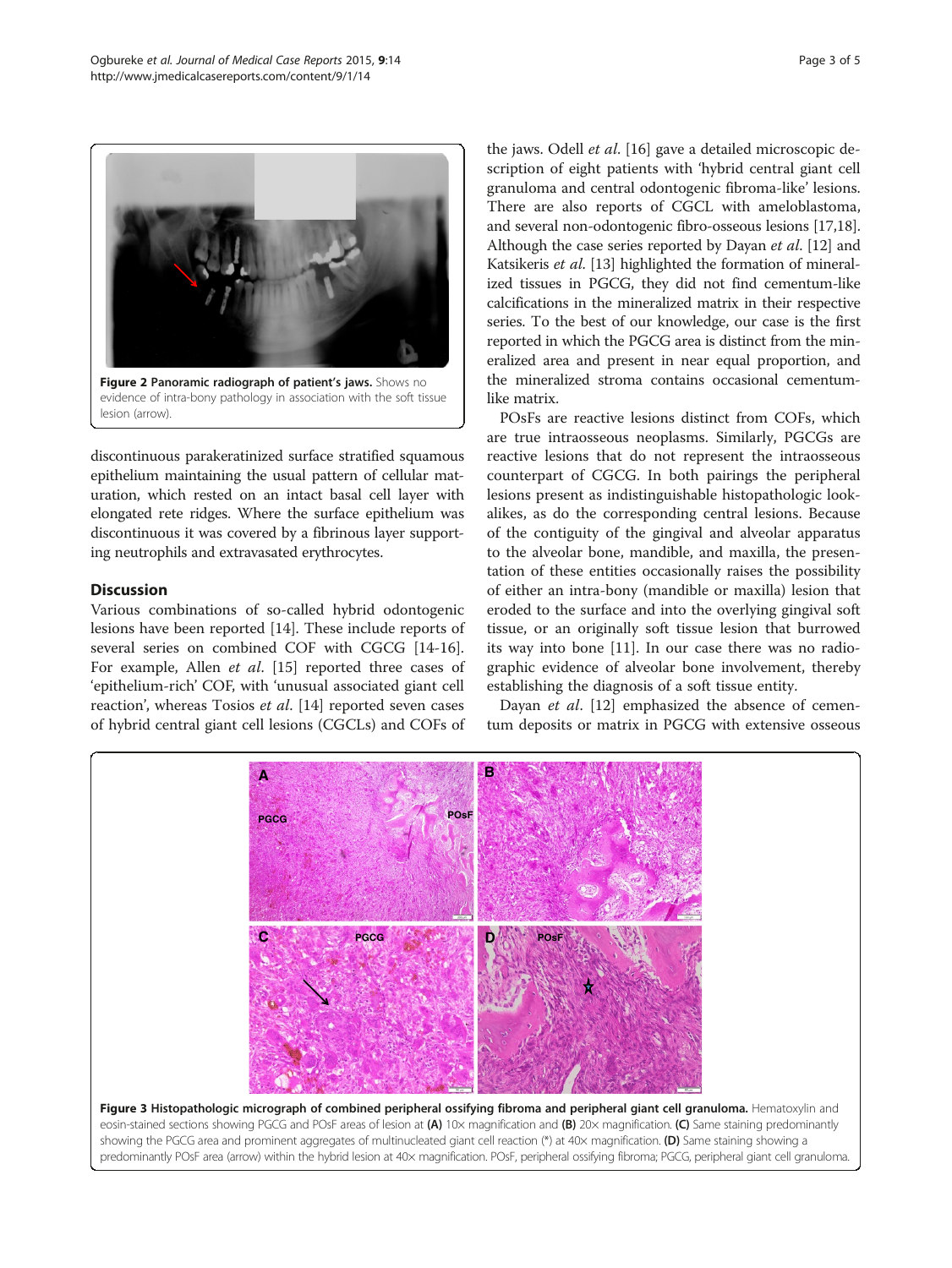<span id="page-3-0"></span>elements as a basis for characterizing these lesions as PGCG with osseous formation or metaplasia, instead of as true hybrid PGCG-POsF lesions. While we agree that cases of osseous metaplasia in PGCG may be common, we suggest that the absence of cementum-like elements alone is not sufficient to reject all such lesions as true PGCG-POsF hybrid lesions. This is because cases of POsF lacking distinct cementum-like deposits are not uncommon. Thus a diagnosis of POsF is based on the presence of distinct and characteristic stroma, comprising intertwining bundles of collagen admixed with haphazardly arranged fibroblast-like cells, in association with bone and/or cementum-like material. Our case showed a distinct area satisfying the histopathologic features of POsF (Figure [3](#page-2-0)D). The POsF area was unlikely to represent 'exuberant callus' because, although common in long bones, this is almost never seen at the surface of jaw bones [11]. Furthermore, there was a noticeable paucity of red cell extravasation in the stroma of the POsF portion of the lesion compared with the PGCG portion (Figure [3C](#page-2-0)), which showed characteristic exuberance of red cell extravasation accompanied by hemosiderin deposits [11].

Both POsF and PGCG are reactive inflammatory hyperplasias arising from the pluripotent cells of the periodontal ligaments [11]. It is therefore conceivable that both entities represent points on a spectrum of the same reactive disease process. While the implant treatment in the vicinity of the lesion may have constituted a persistent inflammatory trigger or irritant, we suggest the possibility that the POsF and PGCG arose de novo. Cases of PGCG associated with dental implant therapies have been reported [\[19](#page-4-0)-[21](#page-4-0)]. In most of the cases the implant and restoration materials were composed of coronal prosthesis and were associated with poor oral hygiene [\[20,21\]](#page-4-0).

## Conclusion

We report a case of PGCG with a distinct area of extensive osseous formation and stromal area, reminiscent of that characteristic of POsF. The combined classic histopathologic features of both lesions represented in similar proportions justify the diagnosis of a combined PGCG-POsF. The biologic behavior of the combined lesion is not anticipated to deviate significantly from that of either of the lesions in their commonly single entity presentations. We recommend that more cases with histopathologic features similar to our case be reported in the literature to further elucidate the histogenesis of these lesions.

## Consent

Written informed consent was obtained from the patient for publication of this case report and any accompanying images. A copy of the written consent is available for review by the Editor-in-Chief of this journal.

#### Abbreviations

CGCL: central giant cell lesion; COF: central ossifying fibroma; PGCG: peripheral giant cell granuloma; POsF: peripheral ossifying fibroma.

#### Competing interests

The authors declare that they have no competing interests.

#### Authors' contributions

EIO saw and managed our patient, and contributed to drafting the manuscript; NV performed the excisional biopsy of the lesion and reviewed the histopathologic diagnosis; MS saw and managed our patient; GF supervised management of our patient; CDJ took clinical photographs of the lesion and X-rays, and supervised the management of our patient; KUEO read and interpreted the histopathology report, drafted the manuscript and edited the final draft. All authors read and approved the final manuscript.

#### Acknowledgment

We thank Dr Komal Koli for taking illustrative photographs and producing the histopathology micrographs.

#### Author details

<sup>1</sup>Department of General Practice and Dental Public Health, The University of Texas School of Dentistry, Houston, TX, USA. <sup>2</sup>Department of Diagnostics and Biomedical Sciences, The University of Texas School of Dentistry, Houston, TX, USA.

#### Received: 23 October 2014 Accepted: 8 December 2014 Published: 4 February 2015

#### References

- 1. Shepherd SM. Alveolar exostosis. Am J Dent Sci. 1884;4:43–4.
- 2. Bhaskar SN, Jacoway JR. Peripheral fibroma and peripheral fibroma with calcification: report of 376 cases. J Am Dent Assoc. 1966;73:1312–20.
- 3. Buchner A, Hansen LS. The histomorphologic spectrum of peripheral ossifying fibroma. Oral Surg Oral Med Oral Pathol. 1987;63:452–61.
- 4. Tomes J. A course of lectures on dental physiology and surgery (lectures I-XV). Am J Dent Sci. 1846–1848;7:1–68. 121–134, 33–54, 120–147, 313–350.
- 5. Zain RB, Fei YJ. Fibrous lesion of the gingiva: a histopathologic analysis of 204 cases. Oral Surg Oral Med Oral Pathol. 1990;70:466–70.
- 6. Feller L, Buskin A, Raubenheimer EJ. Cemento-ossifying fibroma: case report and review of the literature. J Int Acad Periodontol. 2004;6:131–5.
- 7. Kumar SK, Ram S, Jorgensen MG, Shuler CF, Sedghizadeh PP. Multicentric peripheral ossifying fibroma. J Oral Sci. 2006;48:239–43.
- 8. Jaffe HL. Giant-cell reparative granuloma, traumatic bone cyst, and fibrous (fibro-osseous) dysplasia of the jawbones. Oral Surg Oral Med Oral Pathol. 1953;6:159–75.
- 9. Cawson RA, Speight P, Binnie WH, Wright J. Lucas's Pathology of the Oral Tissues. 5th ed. Philadelphia: WB Saunders; 1998.
- 10. Neville BW, Aamm DD, Allen CM, Bouquot JE. Oral and Maxillofacial Pathology. 3rd ed. Philadelphia: WB Saunders; 2008.
- 11. Bouquot JE, Muller S, Nikai H. Lesions of the oral cavity. In: Gnepp DR, editor. Diagnostic Surgical Pathology of the Head and Neck. 2nd ed. Philadelphia: WB Saunders; 2009. p. 191–308.
- 12. Dayan D, Buchner A, Spirer S. Bone formation in peripheral giant cell granuloma. J Periodontol. 1990;61:444–6.
- 13. Katsikeris N, Kakarantza-Angelopoulou E, Angelopoulos AP. Peripheral giant cell granuloma: clinicopathologic study of 224 new cases and review of 956 reported cases. Int J Oral Maxillofac Surg. 1988;17:94–9.
- 14. Tosios KI, Gopalakrishnan R, Koutlas IG. So-called hybrid central odontogenic fibroma/central giant cell lesion of the jaws. A report on seven additional cases, including an example in a patient with cherubism, and hypotheses on the pathogenesis. Head Neck Pathol. 2008;2:333–8.
- 15. Allen CM, Hammond HL, Stimson PG. Central odontogenic fibroma, WHO type: a report of three cases with an unusual associated giant cell reaction. Oral Surg Oral Med Oral Pathol Oral Radiol Endod. 1992;73:62–6.
- 16. Odell EW, Lombardi T, Barrett AW, Morgan PR, Speight PM. Hybrid central giant cell granuloma and central odontogenic fibroma-like lesions of the jaws. Histopathology. 1997;30:165–71.